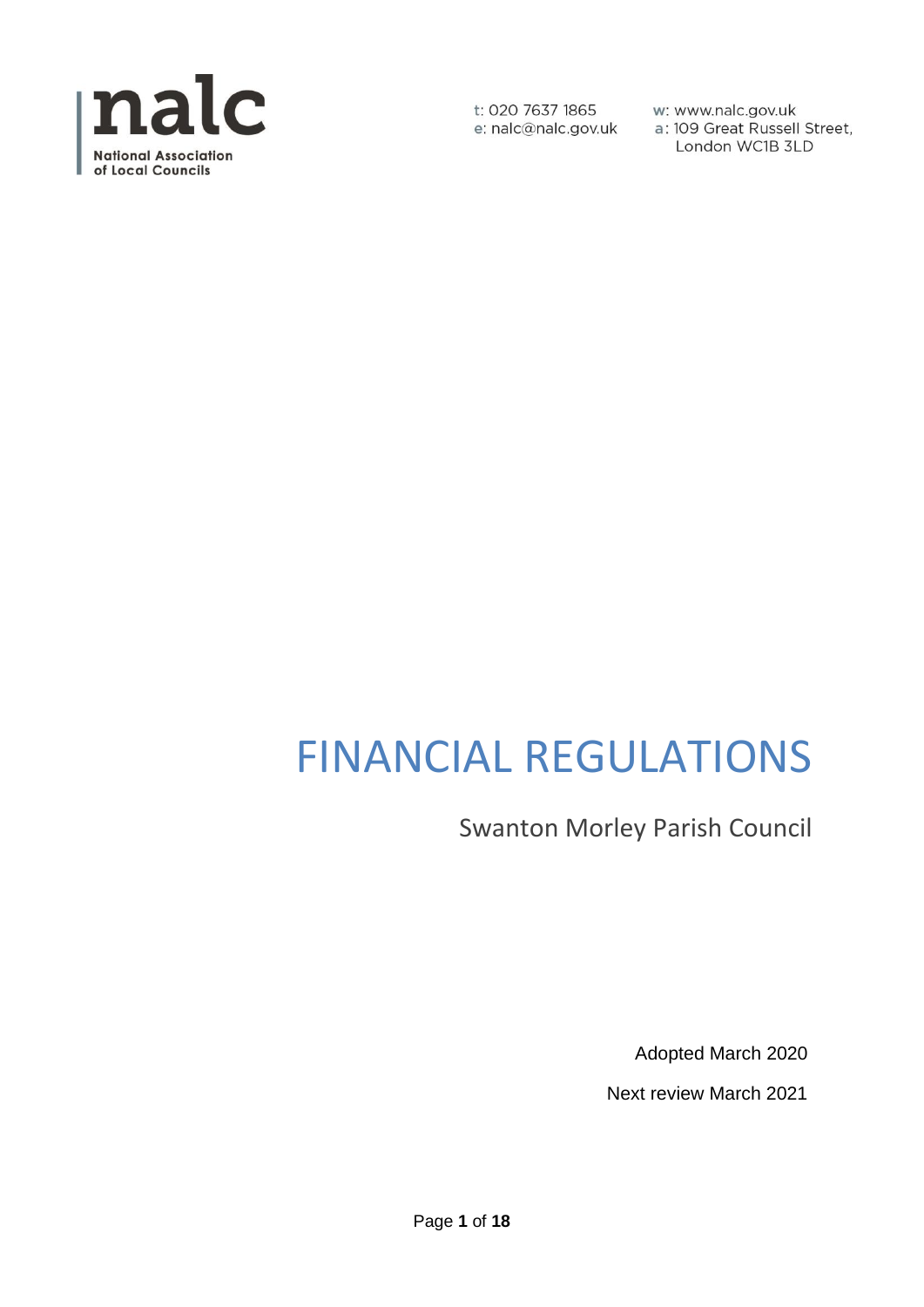

# **SWANTON MORLEY PARISH COUNCIL MODEL FINANCIAL REGULATIONS 2019 FOR ENGLAND**

| 1. General                                                              | $\overline{2}$ |
|-------------------------------------------------------------------------|----------------|
| 2. Accounting and audit (internal and external)                         | 4              |
| 3. Annual estimates (budget) and forward planning                       | 6              |
| 4. Budgetary control and authority to spend                             | 6              |
| 5. Banking arrangements and authorisation of payments                   | 8              |
| 6. Instructions for the making of payments                              | 9              |
| 7. Payment of salaries                                                  | 12             |
| 8. Loans and investments                                                | 13             |
| 9. Income                                                               | 13             |
| 10. Orders for work, goods and services                                 | 14             |
| 11. Contracts                                                           | 15             |
| 12. [Payments under contracts for building or other construction works] | 17             |
| 13. [Stores and equipment]                                              | 17             |
| 14. Assets, properties and estates                                      | 17             |
| 15. Insurance                                                           | 18             |
| 16. [Charities]                                                         | 18             |
| 17. Risk management                                                     | 19             |
| 18. Suspension and revision of Financial Regulations                    | 19             |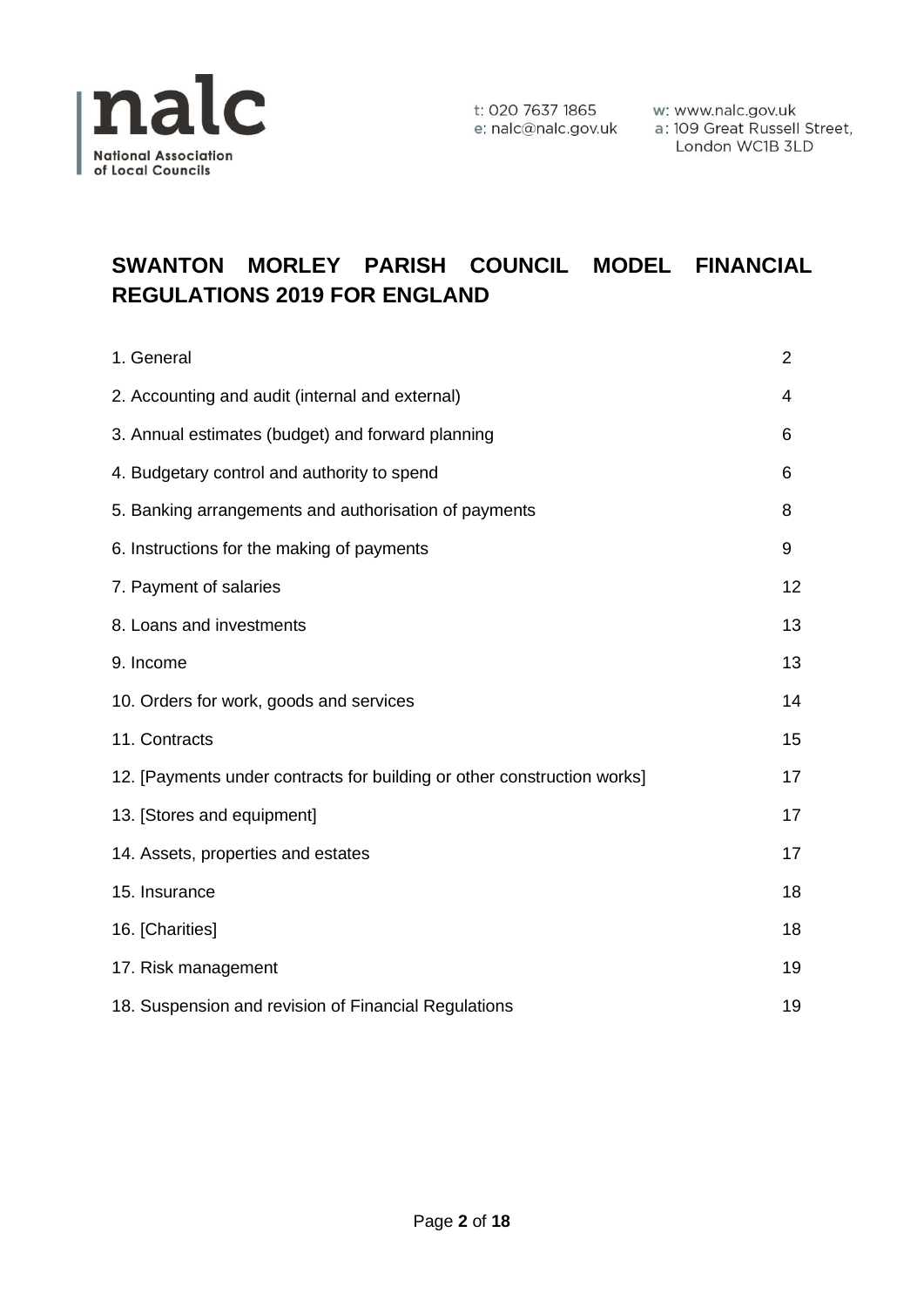

w: www.nalc.gov.uk a: 109 Great Russell Street, London WC1B 3LD

These Financial Regulations were adopted by the council at its meeting held on 9<sup>th</sup> March 2020 and apply to Swanton Morley Parish Council and Swanton Morley Parish Council in its role of sole managing trustee to Swanton Morley Village Hall Trust

#### **1. General**

1.1. These financial regulations govern the conduct of financial management by the council and may only be amended or varied by resolution of the council. Financial regulations are one of the council's three governing policy documents providing procedural guidance for members and officers. Financial regulations must be observed in conjunction with the council's standing orders<sup>1</sup> and any individual financial regulations relating to contracts.

1.2. The council is responsible in law for ensuring that its financial management is adequate and effective and that the council has a sound system of internal control which facilitates the effective exercise of the council's functions, including arrangements for the management of risk.

1.3. The council's accounting control systems must include measures:

- for the timely production of accounts;
- that provide for the safe and efficient safeguarding of public money;
- to prevent and detect inaccuracy and fraud; and
- identifying the duties of officers.

1.4. These financial regulations demonstrate how the council meets these responsibilities and requirements.

1.5. At least once a year, prior to approving the Annual Governance Statement, the council must review the effectiveness of its system of internal control which shall be in accordance with proper practices.

1.6. Deliberate or wilful breach of these Regulations by an employee may give rise to disciplinary proceedings.

1.7. Members of council are expected to follow the instructions within these Regulations and not to entice employees to breach them. Failure to follow instructions within these Regulations brings the office of councillor into disrepute.

1.8. The Responsible Financial Officer (RFO) holds a statutory office to be appointed by the council. The Clerk has been appointed as RFO for this council and these regulations will apply accordingly.1.9. The RFO;

<sup>&</sup>lt;sup>1</sup> Model Standing Orders for Councils (2018 Edition) is available from NALC (©NALC 2018)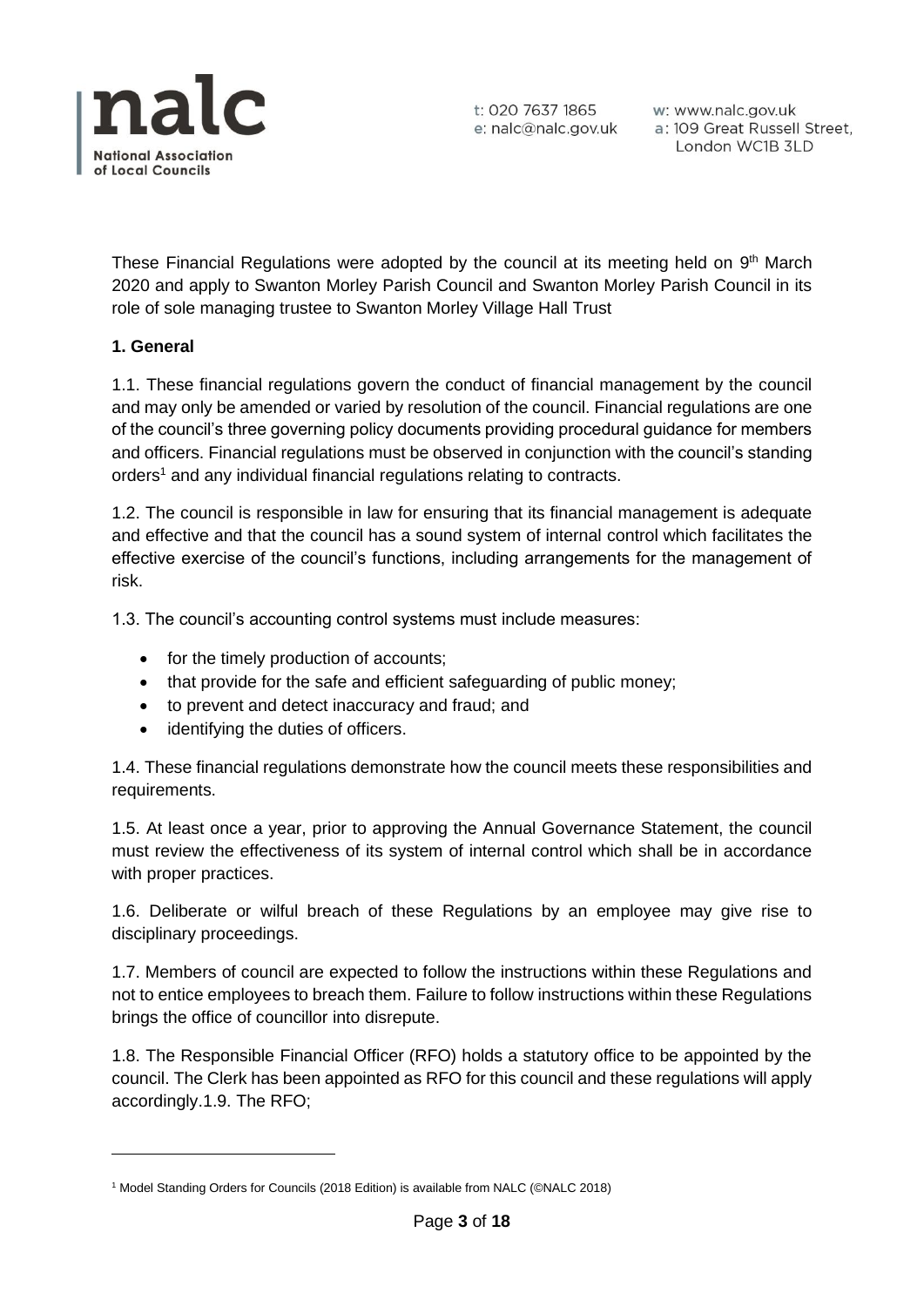

- acts under the policy direction of the council;
- administers the council's financial affairs in accordance with all Acts, Regulations and proper practices;
- determines on behalf of the council its accounting records and accounting control systems;
- ensures the accounting control systems are observed;
- maintains the accounting records of the council up to date in accordance with proper practices;
- assists the council to secure economy, efficiency and effectiveness in the use of its resources; and
- produces financial management information as required by the council.

1.10. The accounting records determined by the RFO shall be sufficient to show and explain the council's transactions and to enable the RFO to ensure that any income and expenditure account and statement of balances, or record of receipts and payments and additional information, as the case may be, or management information prepared for the council from time to time comply with the Accounts and Audit Regulations<sup>2</sup>.

1.11. The accounting records determined by the RFO shall in particular contain:

- entries from day to day of all sums of money received and expended by the council and the matters to which the income and expenditure or receipts and payments account relate;
- a record of the assets and liabilities of the council; and
- wherever relevant, a record of the council's income and expenditure in relation to claims made, or to be made, for any contribution, grant or subsidy.

1.12. The accounting control systems determined by the RFO shall include:

- procedures to ensure that the financial transactions of the council are recorded as soon as reasonably practicable and as accurately and reasonably as possible;
- procedures to enable the prevention and detection of inaccuracies and fraud and the ability to reconstruct any lost records;
- identification of the duties of officers dealing with financial transactions and division of responsibilities of those officers in relation to significant transactions;
- procedures to ensure that uncollectable amounts, including any bad debts are not submitted to the council for approval to be written off except with the approval of the RFO and that the approvals are shown in the accounting records; and
- measures to ensure that risk is properly managed.

<sup>2</sup> Accounts and Audit (England) Regulations 2015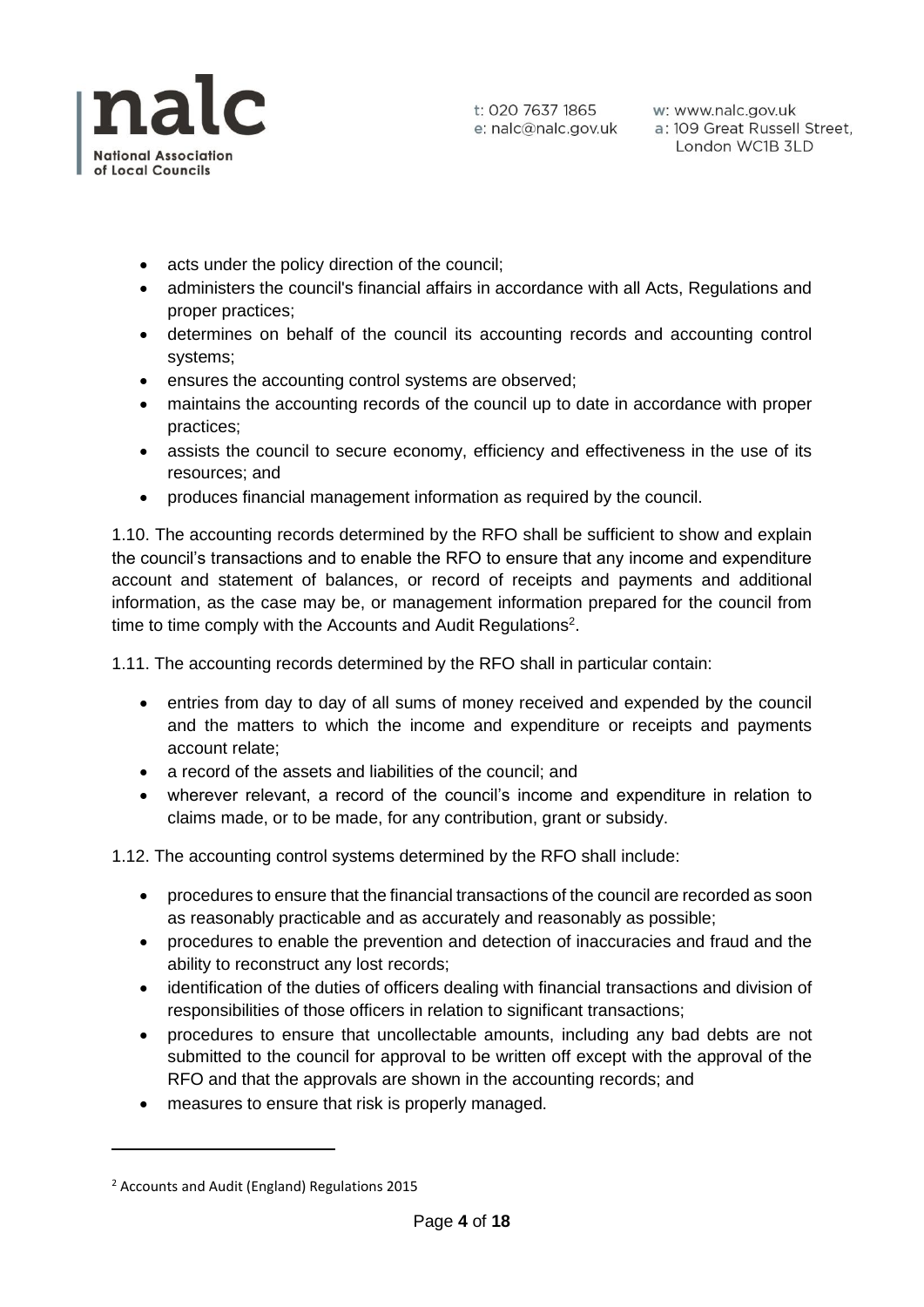

1.13. The council is not empowered by these Regulations or otherwise to delegate certain specified decisions. In particular any decision regarding:

- setting the final budget or the precept (council tax requirement);
- approving accounting statements;
- approving an annual governance statement;
- borrowing;
- writing off bad debts;
- declaring eligibility for the General Power of Competence; and
- addressing recommendations in any report from the internal or external auditors, shall be a matter for the full council only.

1.14. In addition, the council must:

- determine and keep under regular review the bank mandate for all council bank accounts;
- approve any grant or a single commitment with the exception of emergency expenditure dealt with under financial regulation 4.5 and in respect of the annual salary for any employee have regard to the pay scale recommendations made jointly by the National Association of Local Councils and the Society of Local Council Clerks1.15. In these financial regulations, references to the Accounts and Audit Regulations or 'the regulations' shall mean the regulations issued under the provisions of section 27 of the Audit Commission Act 1998, or any superseding legislation, and then in force unless otherwise specified.

In these financial regulations the term 'proper practice' or 'proper practices' shall refer to guidance issued in *Governance and Accountability for Local Councils - a Practitioners' Guide (England)* issued by the Joint Practitioners Advisory Group (JPAG), available from the websites of NALC and the Society for Local Council Clerks (SLCC).

# **2. Accounting and audit (internal and external)**

2.1. All accounting procedures and financial records of the council shall be determined by the RFO in accordance with the Accounts and Audit Regulations, appropriate guidance and proper practices.

2.2. On a regular basis, at least once in each quarter, and at each financial year end, two members other than the Chairman [or a cheque signatory] shall be appointed to verify bank reconciliations (for all accounts) produced by the RFO. The appointed members shall sign the reconciliations and the original bank statements (or similar document) as evidence of verification. This activity shall on conclusion be reported, including any exceptions, to and noted by the council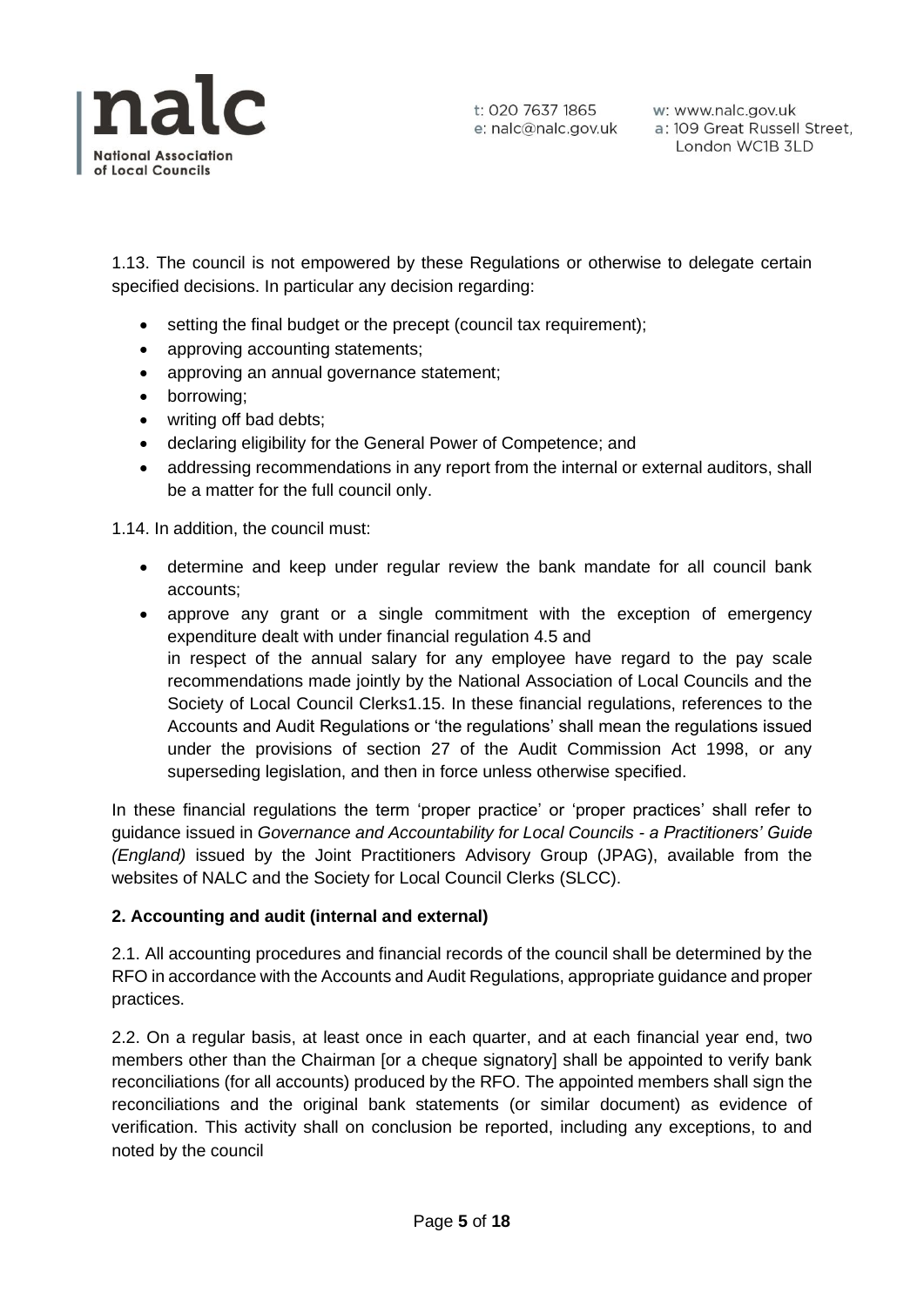

2.3. The RFO shall complete the annual statement of accounts, annual report, and any related documents of the council contained in the Annual Return (as specified in proper practices) as soon as practicable after the end of the financial year and having certified the accounts shall submit them and report thereon to the council within the timescales set by the Accounts and Audit Regulations.

2.4. The council shall ensure that there is an adequate and effective system of internal audit of its accounting records, and of its system of internal control in accordance with proper practices. Any officer or member of the council shall make available such documents and records as appear to the council to be necessary for the purpose of the audit and shall, as directed by the council, supply the RFO, internal auditor, or external auditor with such information and explanation as the council considers necessary for that purpose.

2.5. The internal auditor shall be appointed by the council and shall carry out the work in relation to internal controls required by the council in accordance with proper practices.

2.6. The internal auditor shall:

- be competent and independent of the financial operations of the council;
- report to council in writing, or in person, on a regular basis with a minimum of one annual written report during each financial year;
- to demonstrate competence, objectivity and independence, be free from any actual or perceived conflicts of interest, including those arising from family relationships; and
- has no involvement in the financial decision making, management or control of the council

2.7. Internal or external auditors may not under any circumstances:

- perform any operational duties for the council;
- initiate or approve accounting transactions; or
- direct the activities of any council employee, except to the extent that such employees have been appropriately assigned to assist the internal auditor.

2.8. For the avoidance of doubt, in relation to internal audit the terms 'independent' and 'independence' shall have the same meaning as is described in proper practices.

2.9. The RFO shall make arrangements for the exercise of electors' rights in relation to the accounts including the opportunity to inspect the accounts, books, and vouchers and display or publish any notices and statements of account required by Audit Commission Act 1998, or any superseding legislation, and the Accounts and Audit Regulations.

2.10. The RFO shall, without undue delay, bring to the attention of all councillors any correspondence or report from internal or external auditors.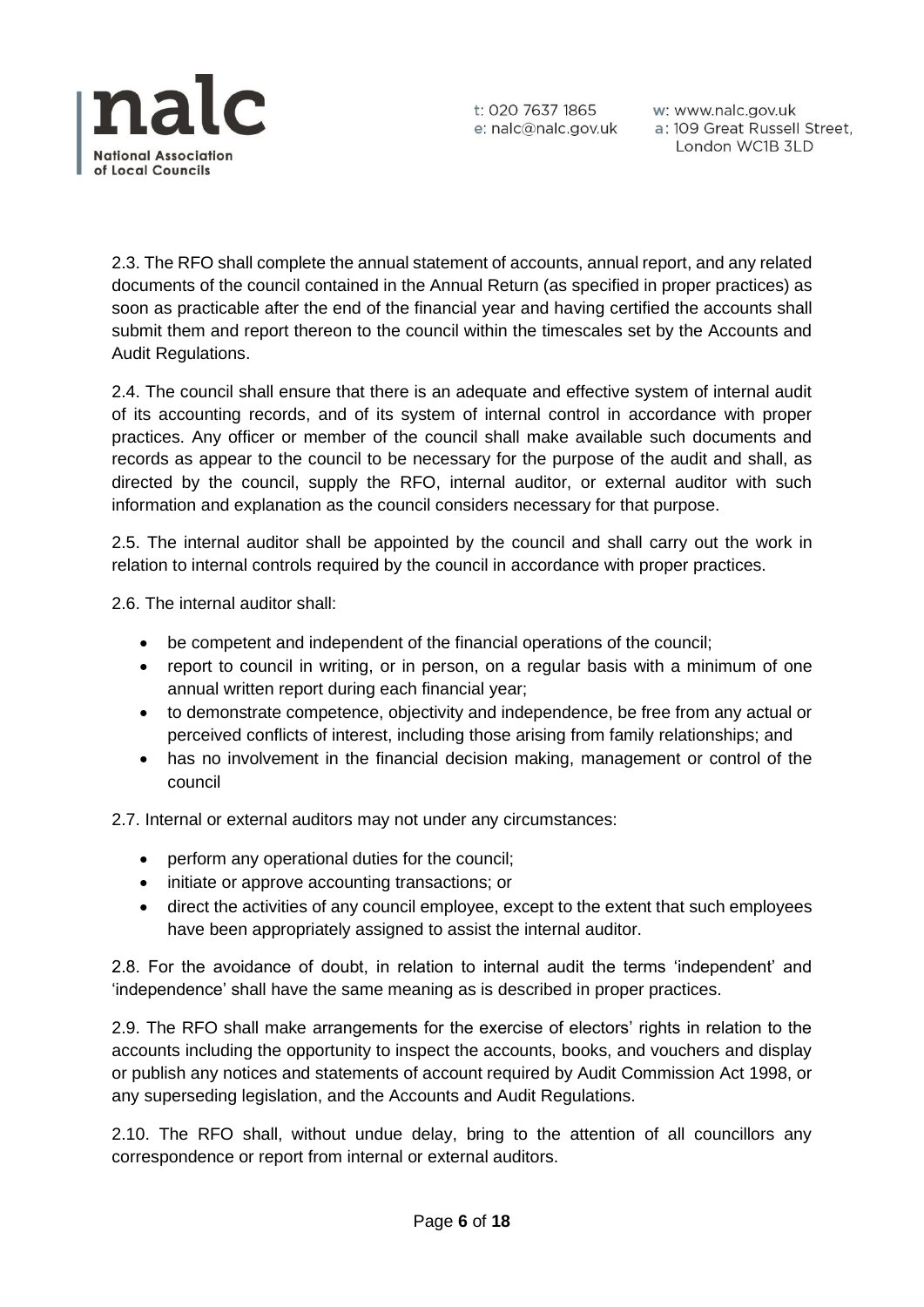

w: www.nalc.gov.uk a: 109 Great Russell Street, London WC1B 3LD

# **3. Annual estimates (budget) and forward planning**

3.1. The Council shall review its annual forecast of revenue and capital receipts and payments. Having regard to the forecast, it shall thereafter formulate and submit proposals for the following financial year to the council not later than the end of January each year including any proposals for revising the forecast.

3.2. The RFO must each year, by no later than January, prepare detailed estimates of all receipts and payments including the use of reserves and all sources of funding for the following financial year in the form of a budget to be considered by the council.

3.3. The council shall consider annual budget proposals in relation to the council's annual forecast of revenue and capital receipts and payments including recommendations for the use of reserves and sources of funding and update the forecast accordingly.

3.4. The council shall fix the precept (council tax requirement), and relevant basic amount of council tax to be levied for the ensuing financial year not later than by the end of February each year. The RFO shall issue the precept to the billing authority and shall supply each member with a copy of the approved annual budget.

3.5. The approved annual budget shall form the basis of financial control for the ensuing year.

#### **4. Budgetary control and authority to spend**

4.1. Expenditure on revenue items may be authorised up to the amounts included for that class of expenditure in the approved budget. This authority is to be determined by:

- the council for all items;
- the Clerk, subject to financial regulation 4.5, for any items of emergency expenditure up to a limit of £1000 plus the prevailing rate of VAT
- In Swanton Morley Parish Council's role as sole managing trustee of Swanton Morley Village Hall Trust, the office staff are authorised to make a financial decision up to £100, relating to customer refunds. Anything exceeding £100 must be approved at the next Swanton Morley Village Hall Trust meeting.

Such authority is to be evidenced by a minute authorised by the council.

Contracts may not be disaggregated to avoid controls imposed by these regulations.

4.2. No expenditure may be authorised that will exceed the amount provided in the revenue budget for that class of expenditure other than by resolution of the council. During the budget year and with the approval of council having considered fully the implications for public services, unspent and available amounts may be moved to other budget headings or to an earmarked reserve as appropriate ('virement').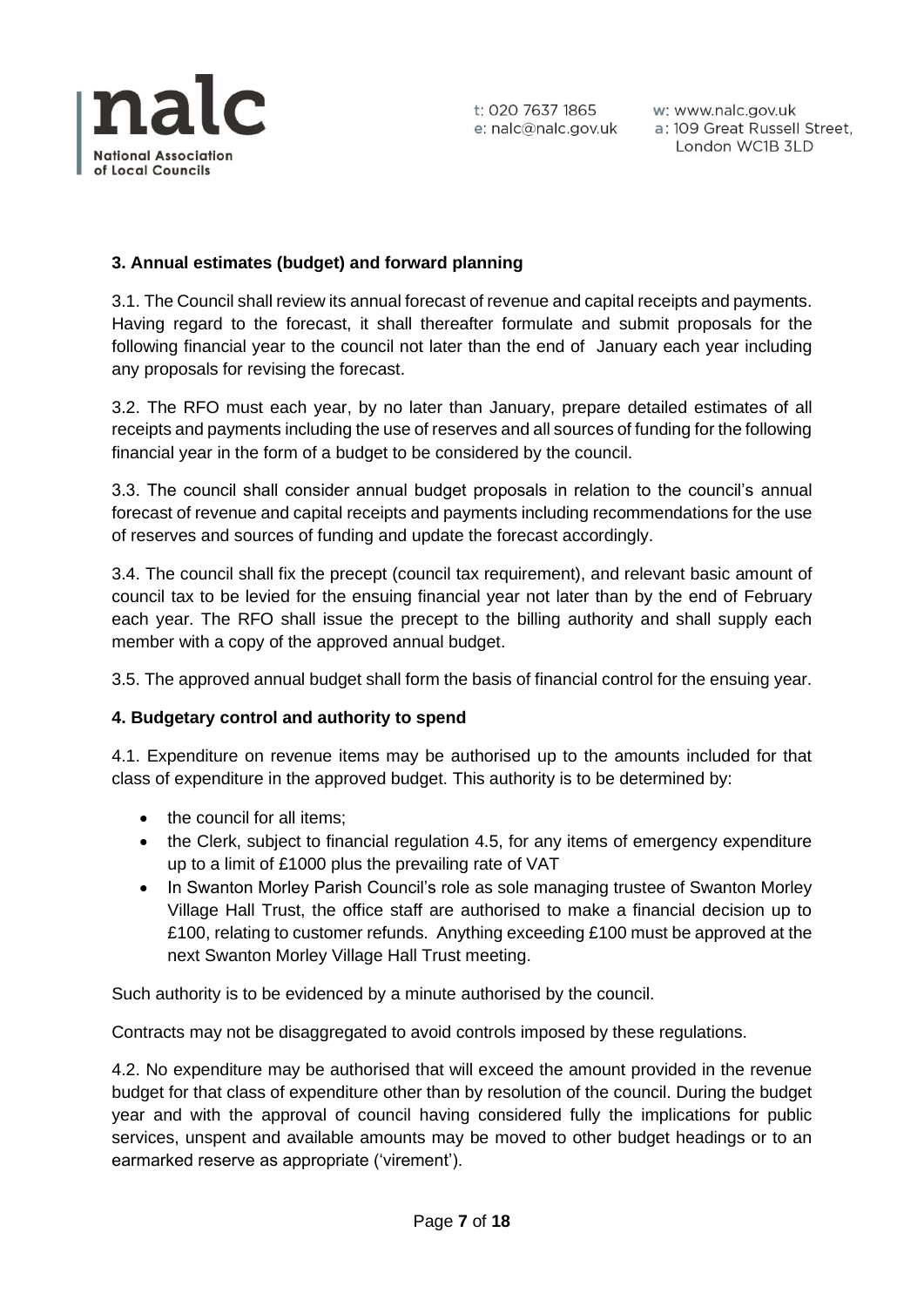

w: www.nalc.gov.uk a: 109 Great Russell Street, London WC1B 3LD

4.3. Unspent provisions in the revenue or capital budgets for completed projects shall not be carried forward to a subsequent year.

4.4. The salary budgets are to be reviewed at least annually in January by the Parish Council.

4.5. In cases of extreme risk to the delivery of council services, the clerk may authorise revenue expenditure on behalf of the council which in the clerk's judgement it is necessary to carry out. Such expenditure includes repair, replacement or other work, whether or not there is any budgetary provision for the expenditure, subject to a limit of£1000 plus the prevailing rate of VAT. The Clerk shall report such action to the chairman as soon as possible and to the council as soon as practicable thereafter.

4.6. No expenditure shall be authorised in relation to any capital project and no contract entered into or tender accepted involving capital expenditure unless the council is satisfied that the necessary funds are available and the requisite borrowing approval has been obtained.

4.7. All capital works shall be administered in accordance with the council's standing orders and financial regulations relating to contracts.

4.8. The RFO shall regularly provide the council with a statement of receipts and payments to date under each head of the budgets, comparing actual expenditure to the appropriate date against that planned as shown in the budget. These statements are to be prepared monthly and shall show variances.

4.9. Changes in earmarked reserves shall be approved by council as part of the budgetary control process.

#### **5. Banking arrangements and authorisation of payments**

5.1. The council's banking arrangements, including the bank mandate, shall be made by the RFO and approved by the council; banking arrangements may not be delegated to a committee. They shall be regularly reviewed for safety and efficiency

5.2. The RFO shall prepare a schedule of payments requiring authorisation, forming part of the Agenda for the Meeting and, together with the relevant invoices, present the schedule to council. The council shall review the schedule for compliance and, having satisfied itself shall authorise payment by a resolution of the council.. A detailed list of all payments shall be disclosed within or as an attachment to the minutes of the meeting at which payment was authorised. Personal payments (including salaries, wages, expenses and any payment made in relation to the termination of a contract of employment) may be summarised to remove public access to any personal information.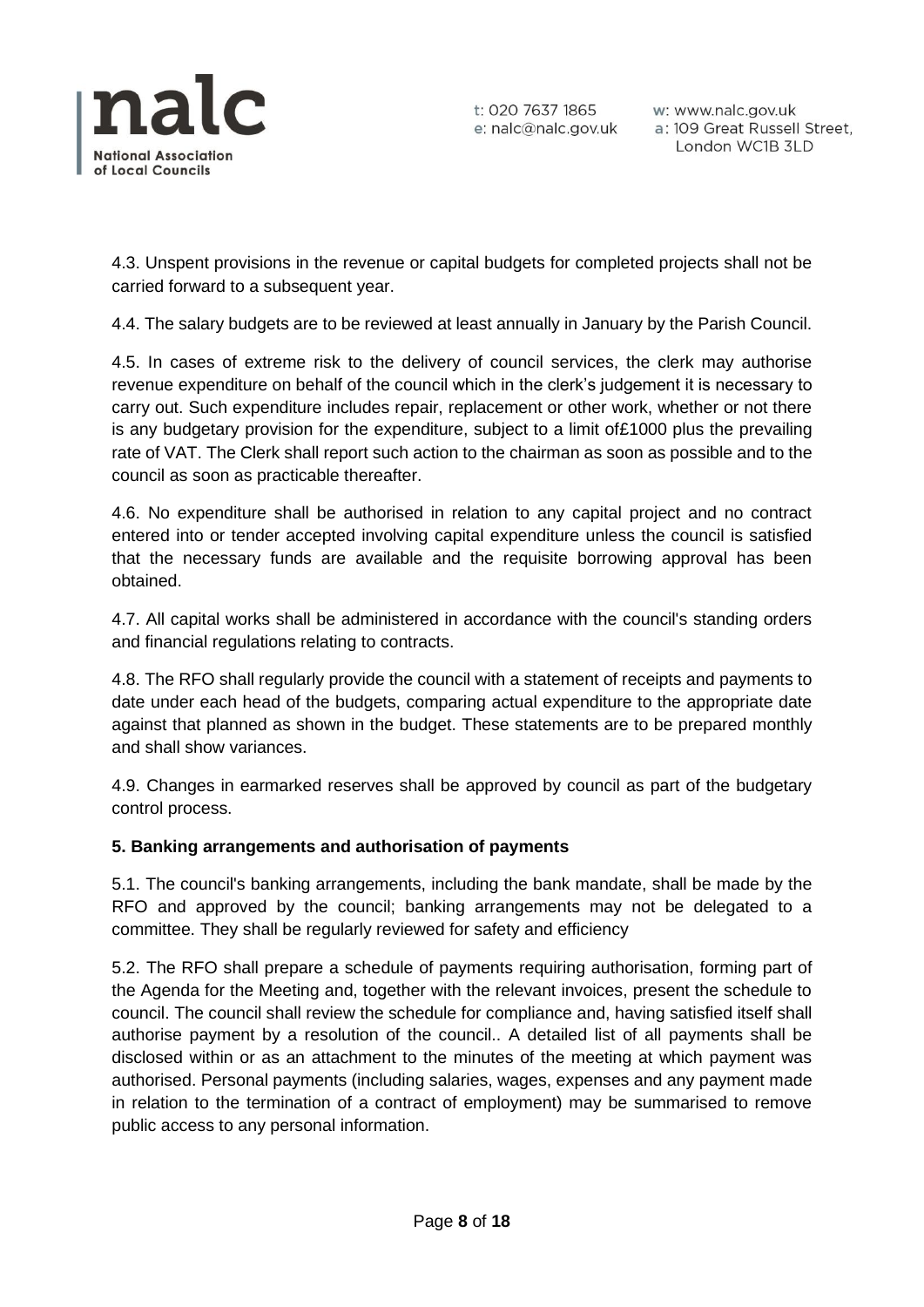

w: www.nalc.gov.uk a: 109 Great Russell Street, London WC1B 3LD

5.3. All invoices for payment shall be examined, verified and certified by the RFO to confirm that the work, goods or services to which each invoice relates has been received, carried out, examined and represents expenditure previously approved by the council.

5.4. The RFO shall examine invoices for arithmetical accuracy and analyse them to the appropriate expenditure heading. The RFO shall take all steps to pay all invoices submitted, and which are in order, at the next available council meeting.

5.5. The Clerk and RFO shall have delegated authority to authorise the payment of items only in the following circumstances:

a) If a payment is necessary to avoid a charge to interest under the Late Payment of Commercial Debts (Interest) Act 1998, and the due date for payment is before the next scheduled Meeting of council, where the Clerk and RFO certify that there is no dispute or other reason to delay payment, provided that a list of such payments shall be submitted to the next appropriate meeting of council;

b) An expenditure item authorised under 5.6 below (continuing contracts and obligations) provided that a list of such payments shall be submitted to the next appropriate meeting of council; or

c) fund transfers within the council's banking arrangements up to the sum of £10,000, provided that a list of such payments shall be submitted to the next appropriate meeting of council.

d) subject to financial regulation 4.5 for any items of emergency expenditure up to a limit of £1000 plus the prevailing rate of VAT.

5.6. For each financial year the Clerk and RFO shall draw up a list of due payments which arise on a regular basis as the result of a continuing contract, statutory duty, or obligation (such as but not exclusively) Salaries, PAYE and NI, Superannuation Fund and regular maintenance contracts and the like for which council may authorise payment for the year provided that the requirements of regulation 4.1 (Budgetary Controls) are adhered to, provided also that a list of such payments shall be submitted to the next appropriate meeting of council.

5.7. A record of regular payments made under 5.6 above shall be drawn up by the RFO monthly and authorised by the council and noted in the minutes of the meeting - thus controlling the risk of duplicated payments being authorised and / or made.

5.8. Members are subject to the Code of Conduct that has been adopted by the council and shall comply with the Code and Standing Orders when a decision to authorise or instruct payment is made in respect of a matter in which they have a disclosable pecuniary or other interest, unless a dispensation has been granted.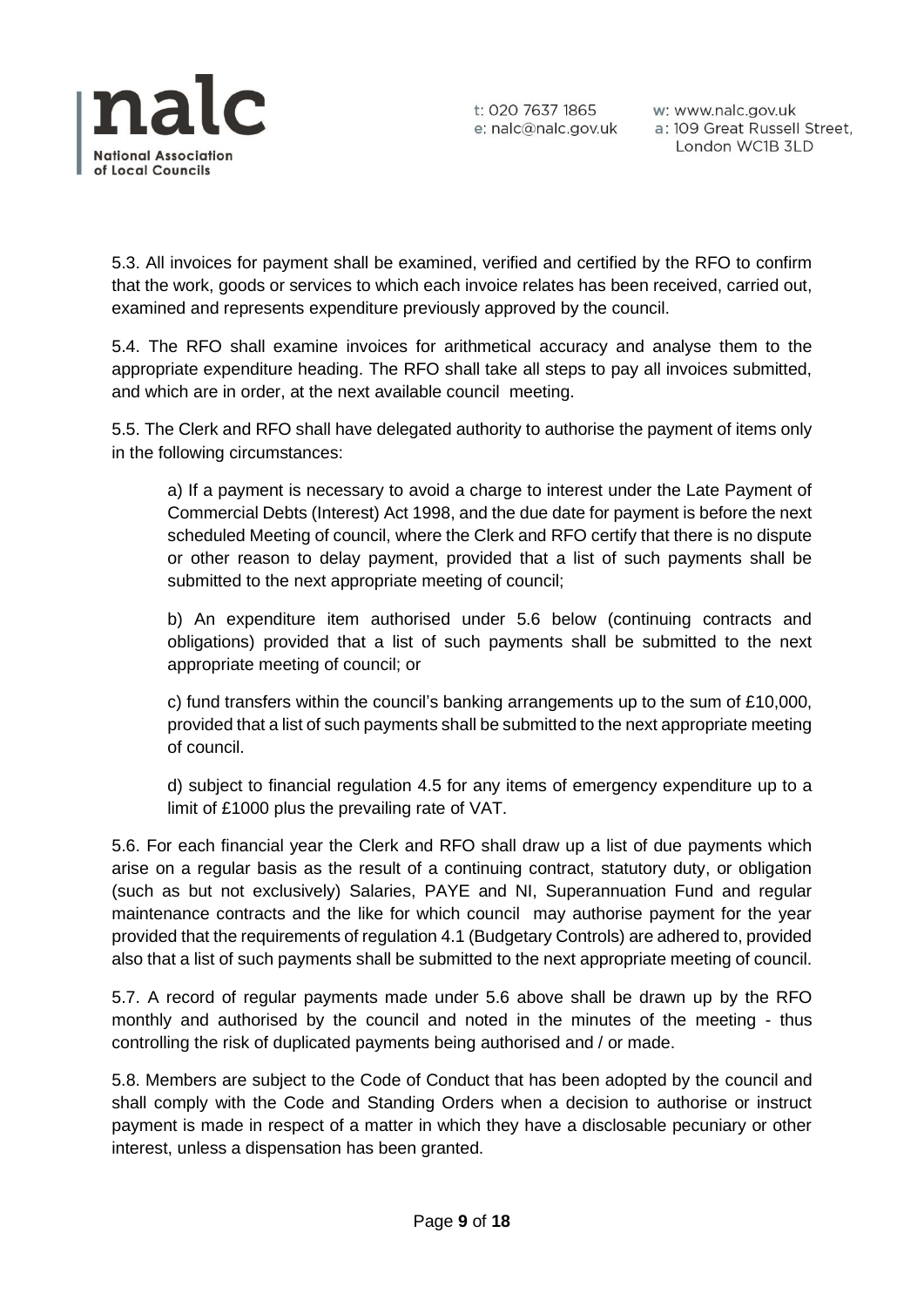

5.9. Any changes in the recorded details of suppliers, such as bank account records, shall be approved in writing by a Member.

# **6. Instructions for the making of payments**

6.1. The council will make safe and efficient arrangements for the making of its payments.

6.2. Following authorisation under Financial Regulation 5 above, the council, or, if so delegated, the Clerk or RFO shall give instruction that a payment shall be made.

6.3. All payments shall be affected by cheque or other instructions to the council's bankers, or otherwise, in accordance with a resolution of council.

6.4. Cheques or orders for payment drawn on the bank account in accordance with the schedule as presented to council shall be signed or electronically authorised by two authorised signatories in accordance with a resolution instructing that payment. A member who is a bank signatory, having a connection by virtue of family or business relationships with the beneficiary of a payment, should not, under normal circumstances, be a signatory to the payment in question.

6.5. To indicate agreement of the details shown on the cheque or order for payment with the counterfoil and the invoice or similar documentation, the signatories shall each also initial the cheque counterfoil.

6.6. Cheques or orders for payment shall not normally be presented for signature other than at a council or committee meeting (including immediately before or after such a meeting). Any signatures obtained away from such meetings shall be reported to the council at the next council meeting.

6.7. If thought appropriate by the council, payment for utility supplies (energy, telephone and water) and any National Non-Domestic Rates may be made by variable direct debit provided that the instructions are signed by two authorised members and any payments are reported to council as made.

6.8. If thought appropriate by the council, payment for certain items (principally salaries) may be made by banker's standing order provided that the instructions are signed, or otherwise evidenced by two authorised members and any payments are reported to council as made

6.9. If authorised by the council, payment for certain items may be made by BACS,CHAPS variable direct debit or any other appropriate electronic methods provided that the instructions for each payment are signed, or otherwise evidenced, by two authorised bank signatories, are retained and any payments are reported to council as made.

6.10. No employee or councillor shall disclose any PIN or password, relevant to the working of the council or its bank accounts,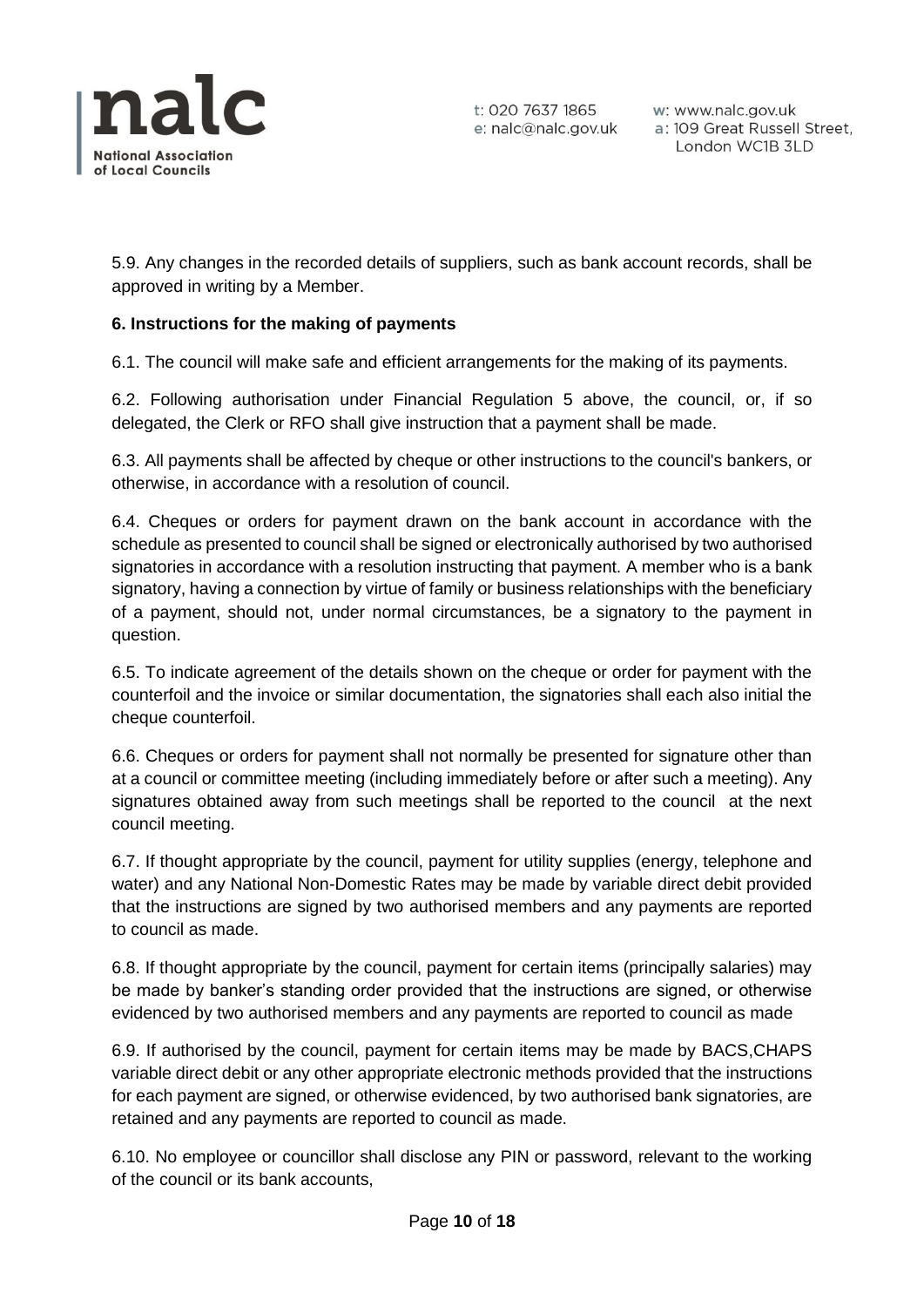

w: www.nalc.gov.uk a: 109 Great Russell Street, London WC1B 3LD

6.11. Regular back-up copies of the records on any computer shall be made and shall be stored securely away from the computer in question, and preferably off site.

6.12. The council, and any members using computers for the council's financial business, shall ensure that anti-virus is used.

6.13. Where internet banking arrangements are made with any bank, the bank mandate approved by the council shall identify the RFO and the councillors who are authorised to approve transactions on those accounts.

6.14. Access to any internet banking accounts will be directly to the access page (which may be saved under "favourites"), and not through a search engine or e-mail link. Remembered or saved passwords facilities must not be used on any computer used for council banking work. Breach of this Regulation will be treated as a very serious matter under these regulations.

6.15. Changes to account details for suppliers, which are used for internet banking may only be changed on written hard copy notification by the supplier and supported by hard copy authority for change signed by the RFO and a member authorised by the council. A programme of regular checks of standing data with suppliers will be followed.

6.16. Any corporate credit card or trade card account opened by the council will be specifically restricted to use by the RFO] and shall be subject to automatic payment in full at each monthend. No cash may be withdrawn on the card and the limit of the card will be £1000 plus the prevailing rate of VAT. The statement of the account must be presented to councillors at the earliest possible meeting. Personal credit or debit cards of members or staff shall not be used under any circumstances.

6.17. With the exception of the bar at Swanton Morley Village Hall, the council will not maintain any form of cash float. All cash received must be banked intact. Any payments made in cash by the RFO (for example for postage or minor stationery items) shall be refunded on a regular basis, at least monthly.

6.18. The cash float at the bar must be kept at the minimum level required to service the next event. The level of cash kept at the village hall at any one time must never exceed £5000.

6.19. For bar events initial cash counting and reconciliation of cash and card transactions shall be carried out by two persons. Any cash reconciliations must be carried out in good time to ensure cash can be moved from the bar to the bank, to allow for the payment of any expenses relating to that event.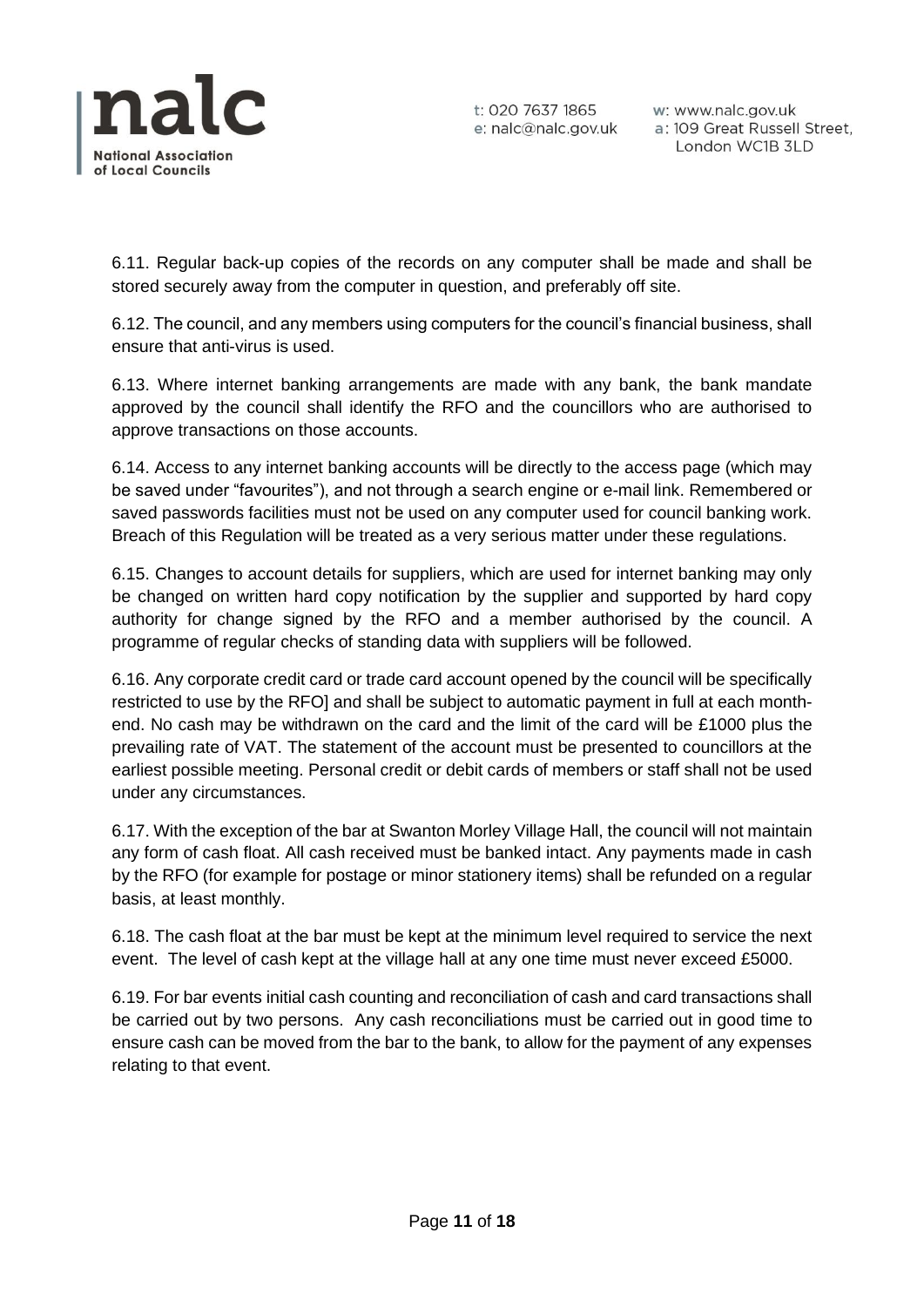

w: www.nalc.gov.uk a: 109 Great Russell Street, London WC1B 3LD

# **7. Payment of salaries**

7.1. As an employer, the council shall make arrangements to meet fully the statutory requirements placed on all employers by PAYE and National Insurance legislation. The payment of all salaries shall be made in accordance with payroll records and the rules of PAYE and National Insurance currently operating, and salary rates shall be as agreed by council.

7.2. Payment of salaries and payment of deductions from salary such as may be required to be made for tax, national insurance and pension contributions, or similar statutory or discretionary deductions must be made in accordance with the payroll records and on the appropriate dates stipulated in employment contracts, provided that each payment is reported to the next available council meeting, as set out in these regulations above.

7.3. No changes shall be made to any employee's pay, emoluments, or terms and conditions of employment without the prior consent of the council.

7.4. Each and every payment to employees of net salary and to the appropriate creditor of the statutory and discretionary deductions shall be recorded in a separate confidential record (confidential cash book). This confidential record is not open to inspection or review (under the Freedom of Information Act 2000 or otherwise) other than:

- a) by any councillor who can demonstrate a need to know;
- b) by the internal auditor;
- c) by the external auditor; or

d) by any person authorised under Audit Commission Act 1998, or any superseding legislation.

7.5. The total of such payments in each calendar month shall be reported with all other payments as made as may be required under these Financial Regulations, to ensure that only payments due for the period have actually been paid.

7.6. An effective system of personal performance management should be maintained for the RFO.

7.7. Any termination payments shall be supported by a clear business case and reported to the council. Termination payments shall only be authorised by council.

7.8. Before employing interim staff, the council must consider a full business case.

#### **8. Loans and investments**

8.1. All borrowings shall be affected in the name of the council, after obtaining any necessary borrowing approval. Any application for borrowing approval shall be approved by Council as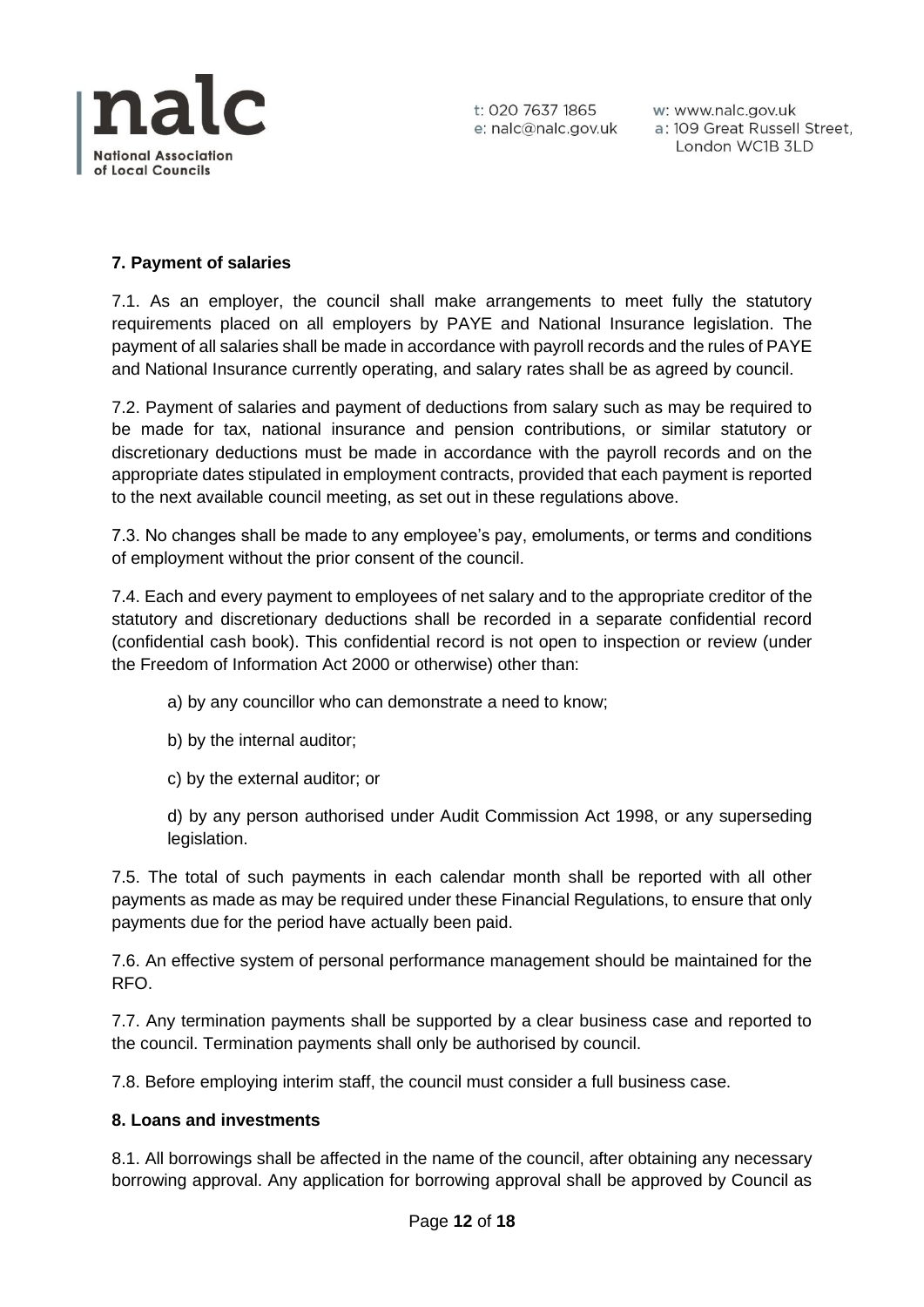

to terms and purpose. The application for borrowing approval, and subsequent arrangements for the loan shall only be approved by full council.

8.2. Any financial arrangement which does not require formal borrowing approval from the Secretary of State (such as Hire Purchase or Leasing of tangible assets) shall be subject to approval by the full council. In each case a report in writing shall be provided to council in respect of value for money for the proposed transaction.

8.3. The council will arrange with the council's banks and investment providers for the provision of regular statements to be available to the RFO

8.4. All investments of money under the control of the council shall be in the name of the council.

8.5. All investment certificates and other documents relating thereto shall be retained in the custody of the RFO.

8.6. Payments in respect of short term or long-term investments, including transfers between bank accounts held in the same bank, or branch, shall be made in accordance with Regulation 5 (Authorisation of payments) and Regulation 6 (Instructions for payments).

# **9. Income**

9.1. The collection of all sums due to the council shall be the responsibility of and under the supervision of the RFO.

9.2. Particulars of all charges to be made for work done, services rendered or goods supplied shall be agreed annually by the council, notified to the RFO and the RFO shall be responsible for the collection of all accounts due to the council.

9.3. The council will review all fees and charges at least annually, following a report of the RFO.

9.4. Any sums found to be irrecoverable and any bad debts shall be reported to the council for consideration in line with the council's Bad Debt Policy.

9.5. All sums received on behalf of the council shall be banked intact as directed by the RFO. In all cases, all receipts shall be deposited with the council's bankers with such frequency as the RFO considers necessary.

9.6. The origin of each receipt shall be entered on the paying-in slip.

9.7. Personal cheques shall not be cashed out of money held on behalf of the council.

9.8 The RFO shall promptly complete any VAT return that is required. Any repayment claim due in accordance with the VAT Act 1994 section 33, shall be made at least annually,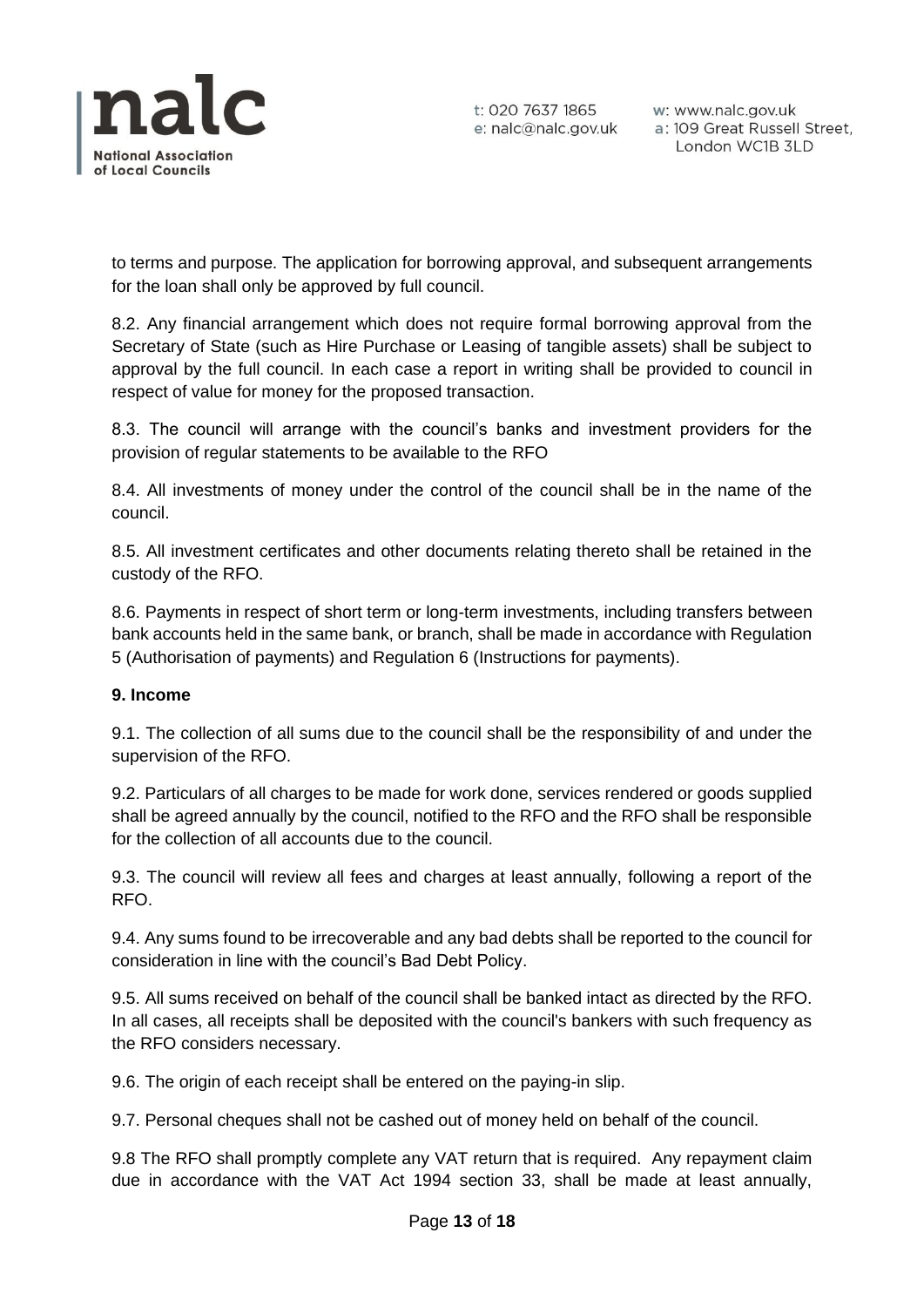

coinciding with the financial year end. In accordance with the national guidelines for reclaiming VAT, a claim may be submitted within 3 years after the end of the month in which the service or item was received.

9.9. Any income arising which is the property of a charitable trust shall be paid into a charitable bank account. Instructions for the payment of funds due from the charitable trust to the council (to meet expenditure already incurred by the authority) will be given by the sole Managing Trustee of the charity meeting separately from any council meeting (see also Regulation 16 below).

# **10. Orders for work, goods and services**

10.1. An official order or letter shall be issued for all work, goods and services unless a formal contract is to be prepared or an official order would be inappropriate. Copies of orders shall be retained.

10.2. Order books shall be controlled by the RFO.

10.3. All members and the RFO are responsible for obtaining value for money at all times. The RFO issuing an official order shall ensure as far as reasonable and practicable that the best available terms are obtained in respect of each transaction, usually by obtaining three or more quotations or estimates from appropriate suppliers, subject to any de minimis provisions in Regulation 11.1 below.

10.4. A member may not issue an official order or make any contract on behalf of the council.

10.5. The RFO shall verify the lawful nature of any proposed purchase before the issue of any order, and in the case of new or infrequent purchases or payments, the RFO shall ensure that the statutory authority shall be reported to the meeting at which the order is approved so that the minutes can record the power being used.

# **11. Contracts**

11.1. Procedures as to contracts are laid down as follows:

a) Every contract shall comply with these financial regulations, and no exceptions shall be made otherwise than in an emergency provided that this regulation need not apply to contracts which relate to items (i) to (vi) below:

i. for the supply of gas, electricity, water, heating oil, sewerage and telephone services;

ii. for specialist services such as are provided by solicitors, accountants, surveyors and planning consultants;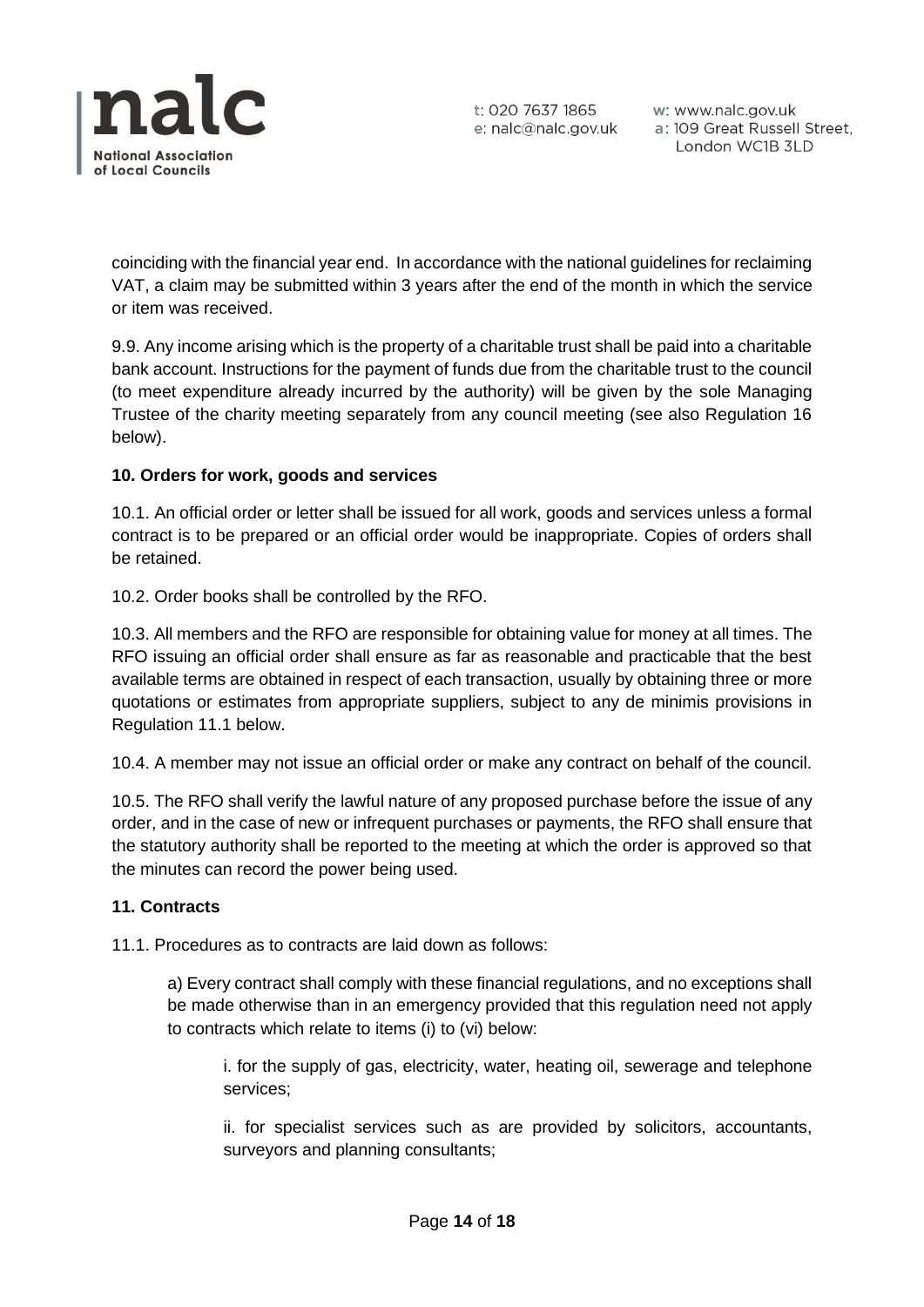

iii. for work to be executed or goods or materials to be supplied which consist of repairs to or parts for existing machinery or equipment or plant;

iv. for work to be executed or goods or materials to be supplied which constitute an extension of an existing contract by the council;

v. for additional audit work of the external auditor; and

vi. for goods or materials proposed to be purchased which are proprietary articles and / or are only sold at a fixed price.

b) Where it is intended to enter into a contract exceeding £10,000 in value for the supply of goods or materials or from the execution of works or specialist services other than such goods, materials, works or specialist services as are excepted as set out in paragraph a), the Clerk shall invite tenders from at least three firms.

c) If less than three tenders are received for contracts above £10,000 or if all the tenders are identical the council may make such arrangements as it thinks fit for procuring the goods or materials or executing the works.

d) When applications are made to waive financial regulations relating to contracts to enable a price to be negotiated without competition the reason shall be embodied in a recommendation to the council.

e) Such invitation to tender shall state the general nature of the intended contract and the Clerk shall obtain the necessary technical assistance to prepare a specification in appropriate cases. The invitation shall in addition state that tenders must be addressed to the Clerk in the ordinary course of post. Each tendering firm shall be supplied with a specifically marked envelope in which the tender is to be sealed and remain sealed until the prescribed date for opening tenders for that contract.

f) All sealed tenders shall be opened at the same time on the prescribed date by the Clerk in the presence of at least one member of council. g) Any invitation to tender issued under this regulation shall be subject to Standing Order  $18$ ,  $3$  and shall refer to the terms of the Bribery Act 2010.

h) When it is to enter into a contract of less than £10,000 in value for the supply of goods or materials or for the execution of works or specialist services other than such goods, materials, works or specialist services as are excepted as set out in paragraph (a) the Clerk or RFO shall obtain 3 quotations (priced descriptions of the proposed

<sup>3</sup> Based on NALC's Model Standing Order 18d ©NALC 2018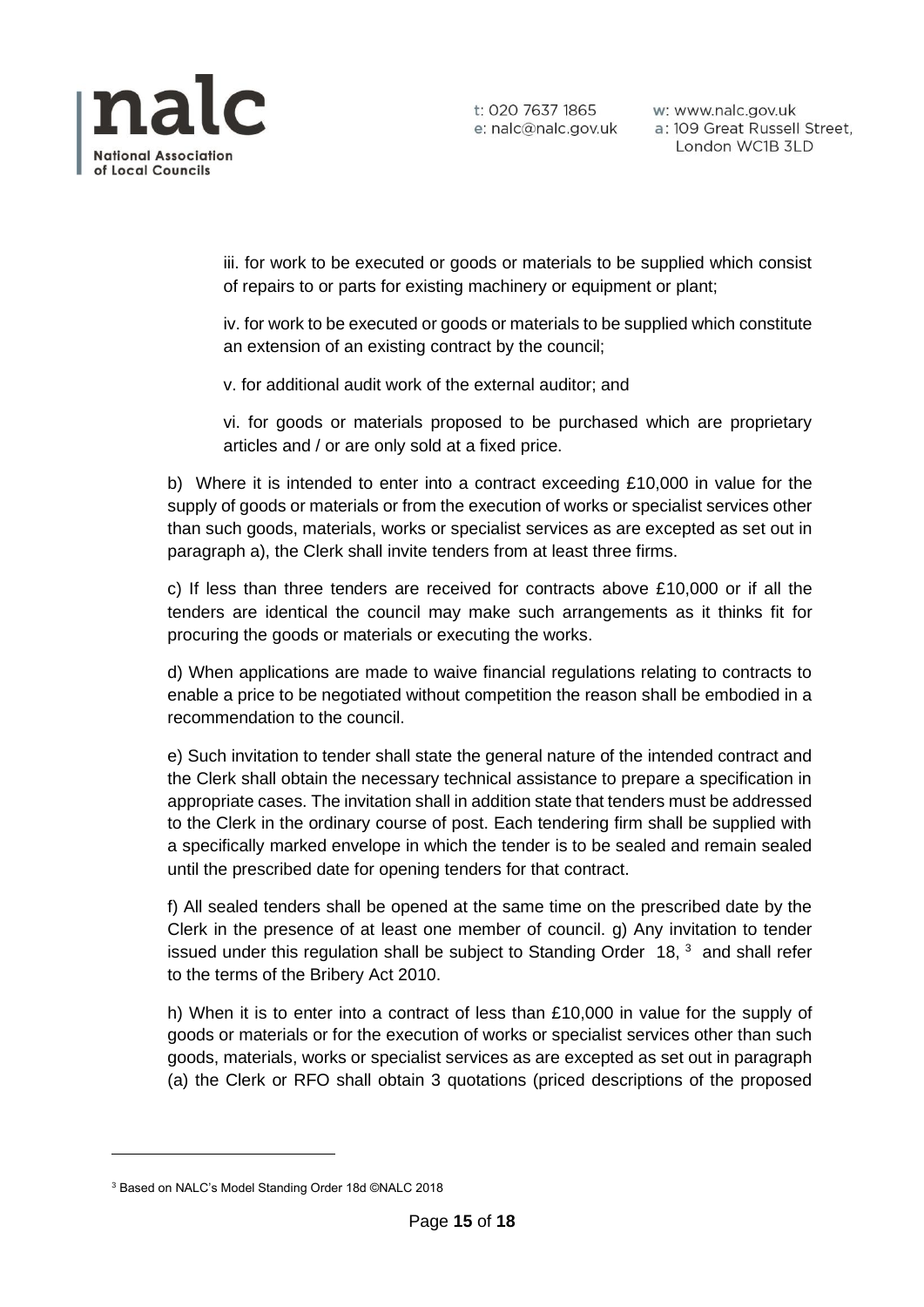

supply); where the value is below £2,500 and above £1000, the Clerk or RFO shall strive to obtain 3 estimates. Otherwise, Regulation 10.3 above shall apply.

i) The council shall not be obliged to accept the lowest or any tender, quote or estimate.

j) Should it occur that the council, does not accept any tender, quote or estimate, the work is not allocated and the council requires further pricing, provided that the specification does not change, no person shall be permitted to submit a later tender, estimate or quote who was present when the original decision-making process was being undertaken.

# **12. Payments under contracts for building or other construction works**

12.1. Payments on account of the contract sum shall be made within the time specified in the contract by the RFO upon authorised certificates of the architect or other consultants engaged to supervise the contract (subject to any percentage withholding as may be agreed in the particular contract).

12.2. Where contracts provide for payment by instalments the RFO shall maintain a record of all such payments. In any case where it is estimated that the total cost of work carried out under a contract, excluding agreed variations, will exceed the contract sum of 5% or more a report shall be submitted to the council and any resulting variation authorised by the council in writing to the contractor.

**13. Stores and equipment**13.1. The Clerk shall be responsible for the care and custody of stores and equipment which are the property of the council. Members of the council must support the Clerk in this role.

13.2. Delivery notes shall be obtained in respect of all goods received into store or otherwise delivered and goods must be checked as to order and quality at the time delivery is made.

13.3. Stocks shall be kept at the minimum levels consistent with operational requirements.

13.4. The RFO shall be responsible for periodic checks of stocks and stores at least annually.

#### **14. Assets, properties and estates**

14.1. The Clerk shall make appropriate arrangements for the custody of all title deeds and Land Registry Certificates of properties held by the council. The RFO shall ensure a record is maintained of all properties held by the council, recording the location, extent, plan, reference, purchase details, nature of the interest, tenancies granted, rents payable and purpose for which held in accordance with Accounts and Audit Regulations.

14.2. No tangible moveable property shall be purchased or otherwise acquired, sold, leased or otherwise disposed of, without the authority of the council, together with any other consents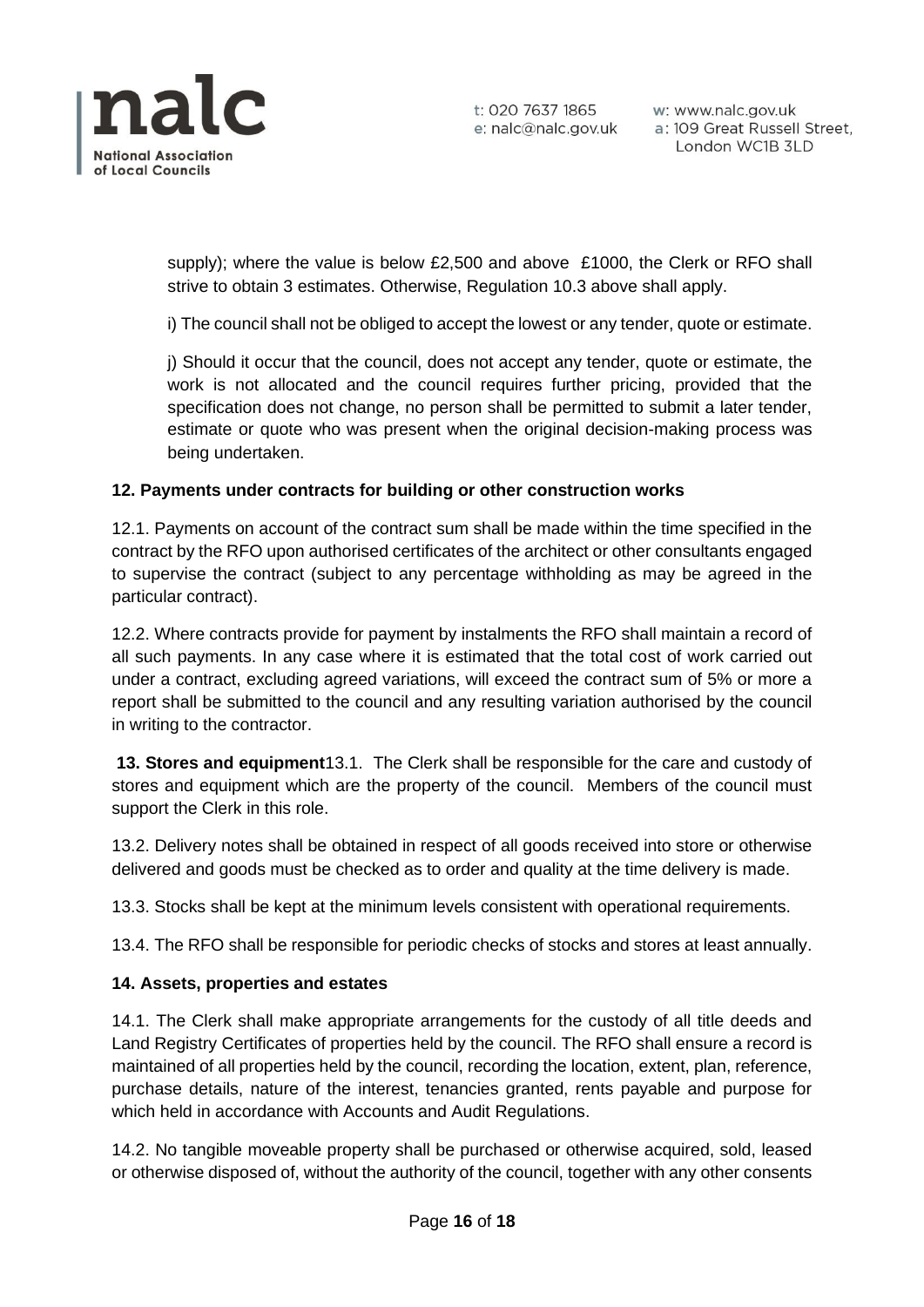

w: www.nalc.gov.uk a: 109 Great Russell Street, London WC1B 3LD

required by law, save where the estimated value of any one item of tangible movable property does not exceed £1000 plus the prevailing rate of VAT.

14.3. No real property (interests in land) shall be sold, leased or otherwise disposed of without the authority of the council, together with any other consents required by law. In each case a report in writing shall be provided to council in respect of valuation and surveyed condition of the property (including matters such as planning permissions and covenants) together with a proper business case

14.4. No real property (interests in land) shall be purchased or acquired without the authority of the full council. In each case a report in writing shall be provided to council in respect of valuation and surveyed condition of the property (including matters such as planning permissions and covenants) together with a proper business

14.5. The RFO shall ensure that an appropriate and accurate Register of Assets and Investments is kept up to date. The continued existence of tangible assets shown in the Register shall be verified at least annually, possibly in conjunction with a health and safety inspection of assets.

# **15. Insurance**

15.1. Following the annual risk assessment (per Regulation 17), the RFO shall effect all insurances and negotiate all claims on the council's insurers.

15.2 The RFO shall ensure that all new assets are appropriately insured.

15.3. The RFO shall keep a record of all insurances effected by the council and the property and risks covered thereby and annually review it.

15.4. The RFO shall be notified of any loss liability or damage or of any event likely to lead to a claim, and shall report these to council at the next available meeting.

15.5. All appropriate members and employees of the council shall be included in a suitable form of security or fidelity guarantee insurance which shall cover the maximum risk exposure as determined annually by the council.

#### **16. Charities**

16.1. Where the council is sole managing trustee of a charitable body the Clerk and RFO shall ensure that separate accounts are kept of the funds held on charitable trusts and separate financial reports made in such form as shall be appropriate, in accordance with Charity Law and legislation, or as determined by the Charity Commission. The Clerk and RFO shall arrange for any audit or independent examination as may be required by Charity Law or any Governing Document. **These financial regulations apply to the council's role as sole managing trustee of Swanton Morley Village Hall.**